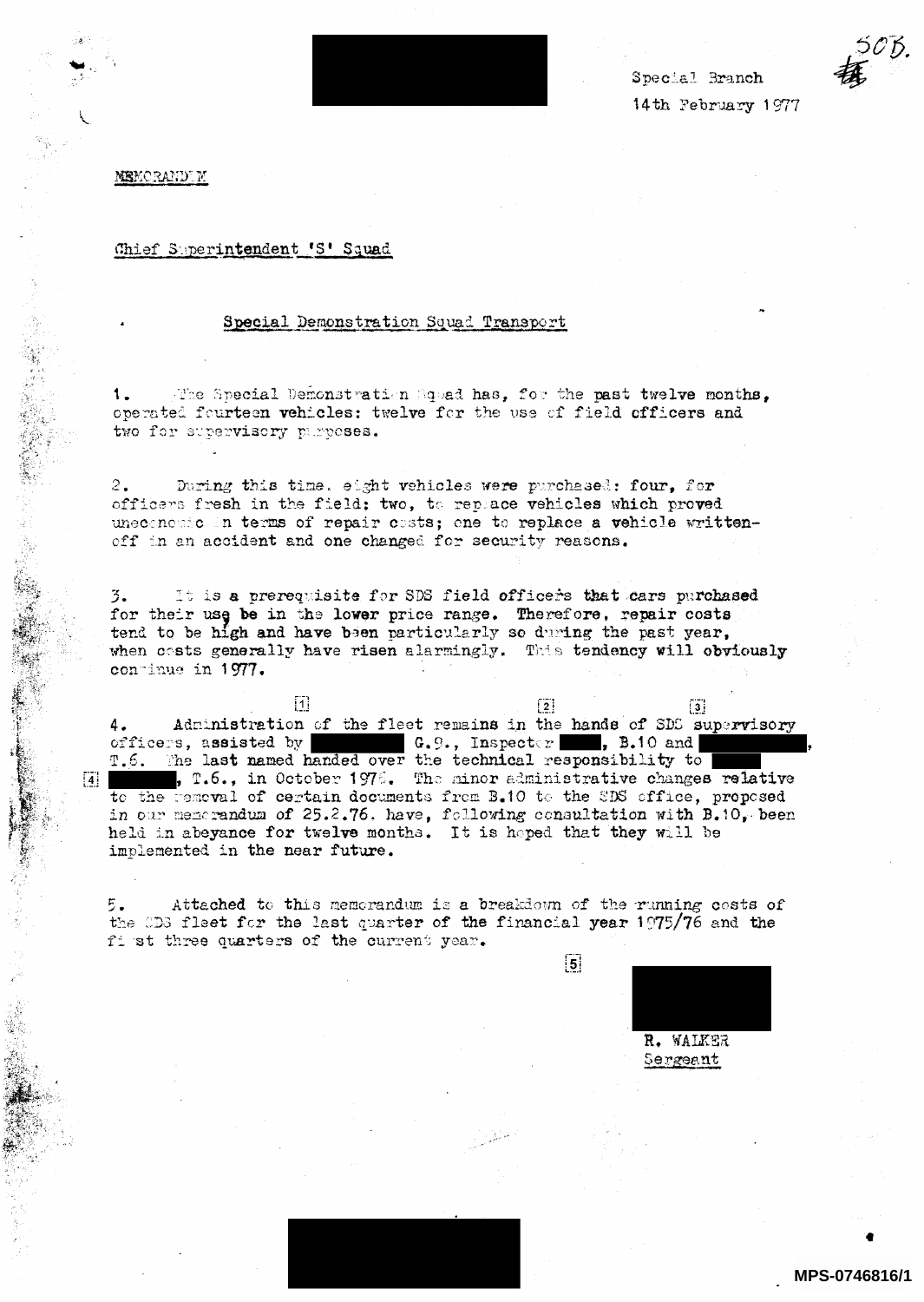| $\tilde{\mathbf{z}}$              |          |           |      | BREAKDOWN OF RUNNING COSTS FOR SDS VEHICLES 1.4.76 to 31.12.76 |             |                 |                 | กับเมื่อ เป็นประ<br>he. | Victoria (1980). |
|-----------------------------------|----------|-----------|------|----------------------------------------------------------------|-------------|-----------------|-----------------|-------------------------|------------------|
| $\begin{bmatrix} 6 \end{bmatrix}$ | Meet No. | Index No. | Make | Officer                                                        | Mileage     | Repairs         | Fuel            | <b>Total Cost</b>       | Commenta         |
|                                   |          |           |      |                                                                | 6778        | 199.28          | 173.44          | 372.72                  |                  |
|                                   |          |           |      |                                                                | 11974       | 239.19          | 290.67          | 529.86                  |                  |
|                                   |          |           |      |                                                                | $2028 + 7$  | 117.10          | 253.66          | 370.76                  |                  |
|                                   |          |           |      |                                                                | 7059        | 185.62          | 229.06          | 414.68                  | $\boxed{6}$      |
|                                   |          |           |      |                                                                | 12143       | 214.22          | 274.88          | 489.10                  |                  |
| Ã                                 |          |           |      |                                                                | 8543        | 115.03          | 10,01<br>168.93 | 10.01<br>283.96         |                  |
|                                   |          |           |      |                                                                | $10726 +$   | 207.79          | 11.50<br>361.52 | 11.50<br>569.31         |                  |
|                                   |          |           |      |                                                                | 8591        | 192.95          | 263.70          | 456.65                  |                  |
|                                   |          |           |      |                                                                | 10147       | 133.36          | 278.15          | 411.51                  |                  |
|                                   |          |           |      |                                                                | 660         | 14.65           | 23.76<br>3.54   | 38.41<br>3.54           |                  |
|                                   |          |           |      |                                                                | 2317<br>58  | 191.45          | 93.95<br>4.50   | 285.40<br>4.50          |                  |
|                                   |          |           |      |                                                                | 5629<br>243 | 228.49<br>21.13 | 307.33<br>11.14 | 535.82<br>32.27         |                  |
|                                   |          |           |      |                                                                | 4479        | 122.60          | 167.24          | 289.84                  |                  |
|                                   |          |           |      |                                                                | 6909        | 313.91          | 268.44          | 582.35                  |                  |
|                                   |          |           |      | TOTALS:                                                        | 92284       | 2496.77         | 3195.42         | 5692.19                 |                  |

 $\bar{z}$ 

MPS-0746816/2  $\frac{1}{\sqrt{2}}\sum_{i=1}^{n}$ 

الملائيين

 $\ddot{\phantom{a}}$